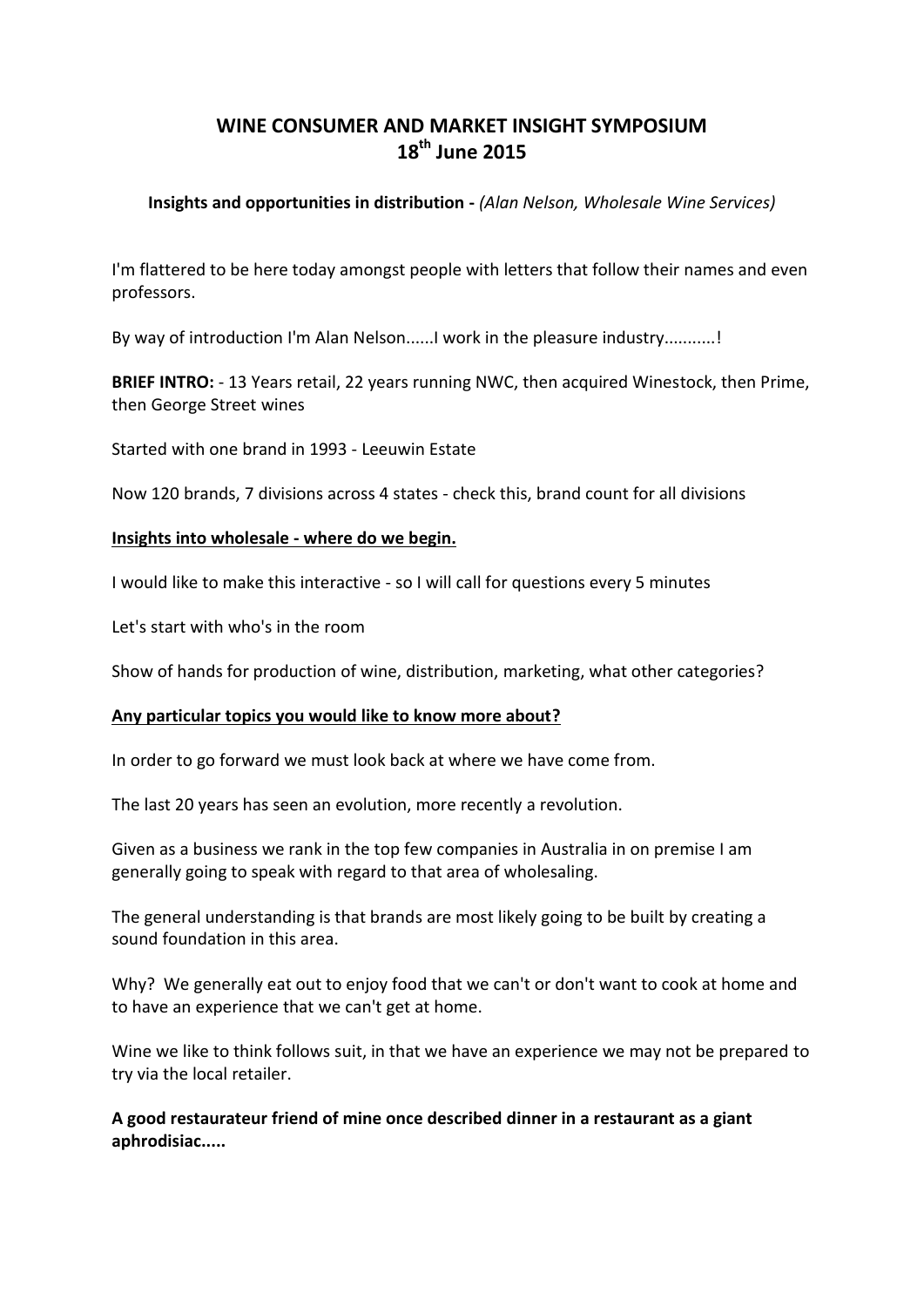# **Industry changes a quick summary of good and bad changes**

Wine by the glass went beyond house wine creating the opportunity to think outside the square

Asian influenced food is taking over. (little wonder Pinot Noir and Shiraz works well but Cabernet is struggling)

Wine list competitions saw the beginning of huge lists which dilute sales - on average a couple at dinner will order one bottle, yet the list could be 500 bottles or more. My ex-wife did ask me once whilst I was pondering a huge wine list, are you here to talk to me or read the wine list?

Price gouging was unique to Sydney but Melbourne has followed suit.

Dining out is expensive.

6 packs were virtually forced upon us by the National chains - almost doubled logistics costs and apart from heavy format bottles such as champagne or some reserve wines it remains an unnecessary change.

Cork almost disappeared as did the issues we all know too well and the screw cap is now well accepted.

The wine business solutions report released earlier this year for the calendar year 2014 reported a staggering 70% increase in listings of brands also stated that 30% of the content was imports.

On top of that every weird but only occasionally wonderful other variety is on lists now, all these wines have an impact on sales of the traditional varieties.

The core varieties in the case of white wine like Riesling and in particular Chardonnay surely cannot be overtaken by Gris, Grigio, Fiano, Vermentino and so on. Take this a step further and the massive increase of orange wines is scary.

This of course applies to reds with various red varieties emerging.

And we continue to see growth in Marlborough Sauvignon Blanc that is subsidised by a WET (Wine Equalisation Tax) rebate, surely every bottle of NZ Sauvignon Blanc is one less Australian white wine sold.

I believe the WET may be volumed based rather than value based and removed from New Zealand imports .

So when the feedback I get from numerous wine makers that they eat out in Melbourne and don't know a single wine on a list we have a serious challenge.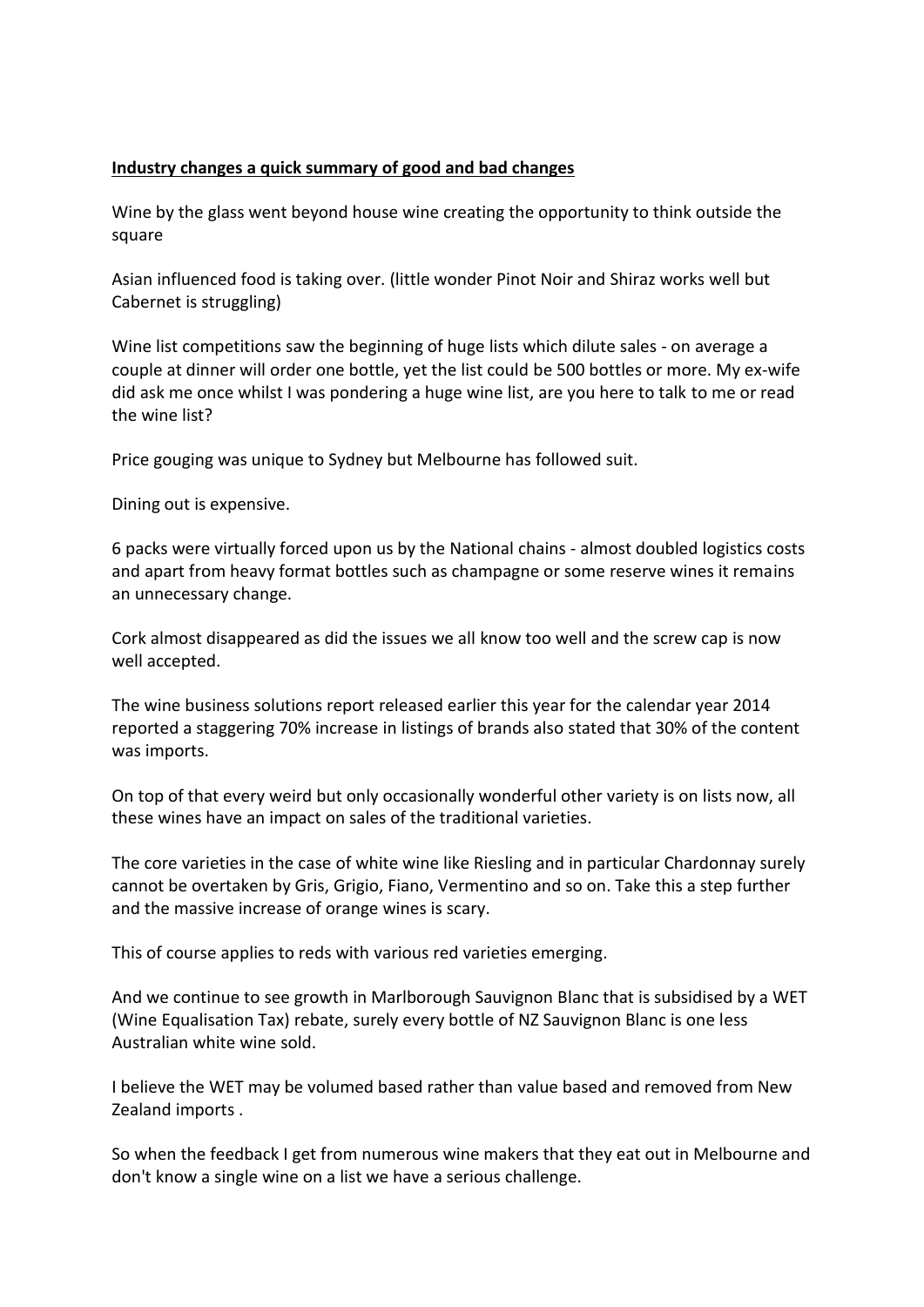There needs to be some comfort in ordering wine, would you order a food dish you had no idea about

State by state as we are now in 4 states I have seen not only a trend in Victorians drinking more Victorian wines but in South Australia they almost only drink South Australian wine.

NSW is more open to many regions and have a love affair with Western Australia and organic wine.

Queensland drinks everything but really hot weather does seem to slow red sales.

Anyone working around wine will have been handed the wine list by friends as the go to person and I recently had a group of ten people out for dinner and the list was everything I had never heard of.

More recently in Sydney a restaurateur took great pride in telling me he was not dealing with agents if he could avoid it as he wanted to buy only wines in tiny production or unheard of wines.

I wish I could remind people in the trade, nobody I know goes to a restaurant for the wine list first, it's always, food, ambience, service, the occasion they never ever say crap food but the wine list is good.

Some Sommeliers in my opinion mostly are writing lists for themselves, their peers and their egos, there are exceptions but they are in the minority.

The sommelier cannot be at every table when the client is ready to order, and frankly some/many people may not want advice, they want their favourite bottle of Pinot or Chardonnay but instead have to play Russian roulette to get a drink, this is not sustainable.

My ex wife took me to task at a restaurant with a large list I was labouring over and asked was I here to read the wine list or talk to her….

#### **So given we are aware of the challenges, how can tackle this.**

I think it starts with how we all deliver our message to that trade

Who in the room has some experience with Neuro Linguistics Programing?

Who in the room has experience with DISC profiling?

Where am I going with this......

Simple example – A Treasury Wine Estates rep walks into an account and sells without asking a single question, talks about a left field variety and then goes straight to discount for pouring...they don't pour except two house wines and they don't sell unusual varieties.

We call this elicit and detect, or seek to understand and then be understood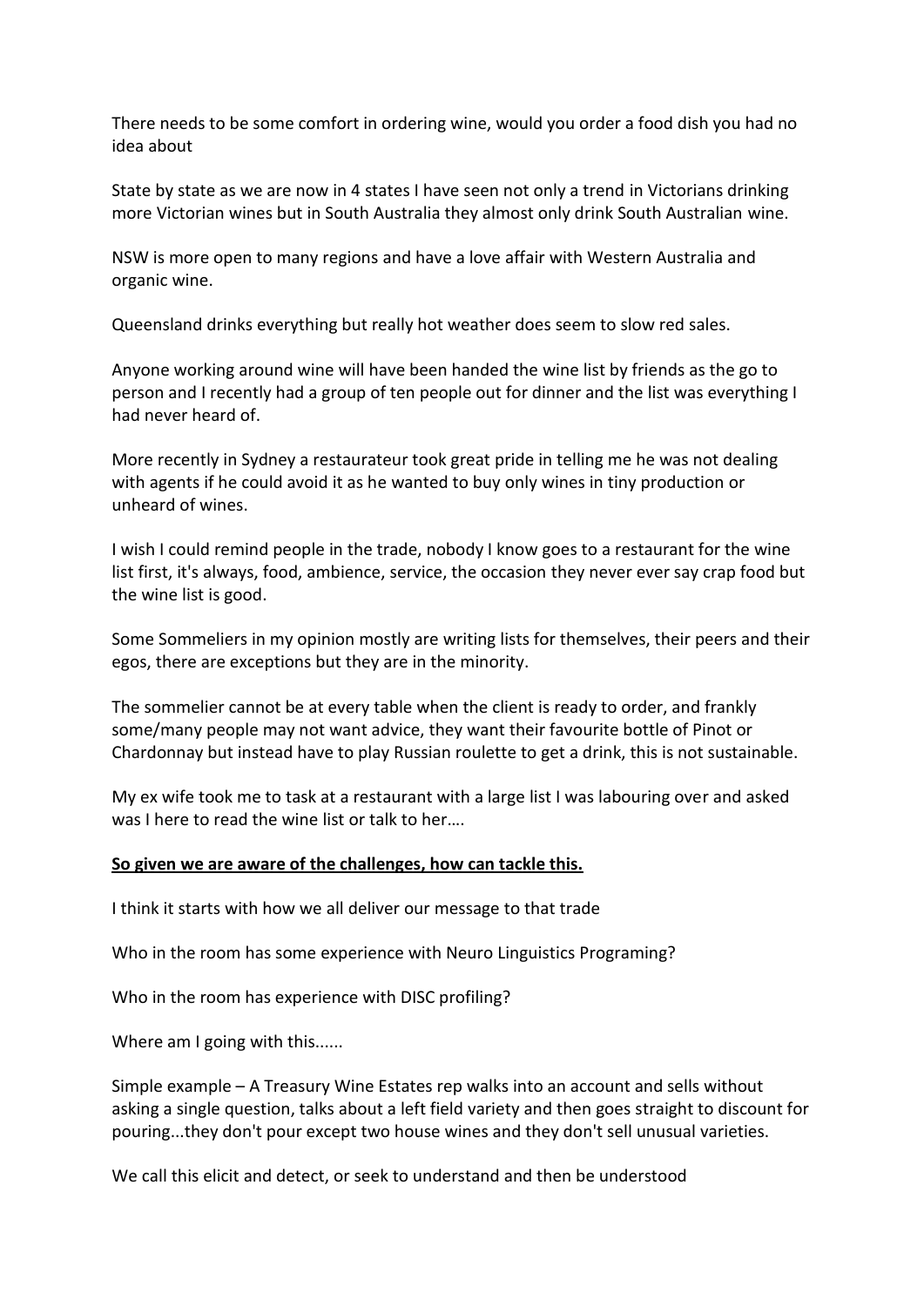We have trained our reps and some of our office staff for the last 15 years, and we still use the say person being Frank Romano.

Simple examples of the language we use are:

*I'm behind schedule – never admit you are late*

*Never go to a meeting not knowing the outcome*

*Never have a meeting without an agenda*

*How do you mean – versus what do you mean*

*Using language back on people, when you say a* 

A new rep will be sent to a call and told not to sell, ask them "how does it work here""

What do you expect from a rep?

That rep left with an order, and a clear understanding of what was important to the client.

#### **Employing staff - a reflection of your brand and your business**

In the interview process we always ask the candidate to do the disc profile test online before second interview, why?

They learn about themselves and we learn a lot about them.

I believe the stats for business owners are 95% are high D'S, Typical trait is they don't take no for an answer...

I urge you to do this \$35 test on line to learn your strengths and weaknesses.

But additionally it will help you to learn about your staff and your customer

In essence in the absence of repour we have nothing.

The best example is when we greet a child we crouch down and we make silly baby noises so that we are alike.

In NLP it's referred to as match pace mirror.

NLP covers, visual, auditory and tactile.

So when someone asks how do you feel about that...it's a tactile question, how does look to you is a visual question, how does that sound is auditory.